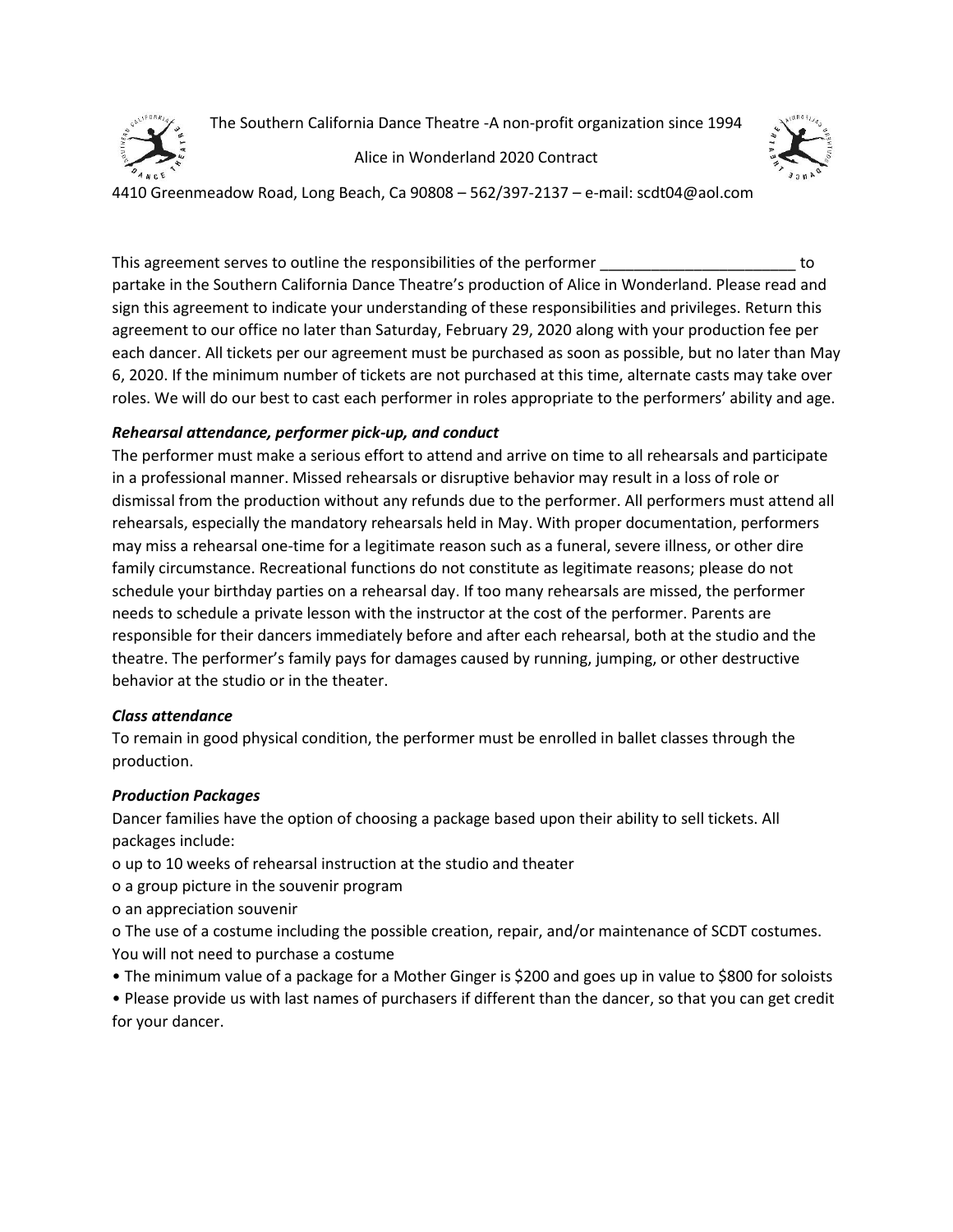# *I select Package 1 \_\_\_\_\_\_\_\_\_\_\_\_\_\_\_\_\_\_\_\_*

- Return this contract along with the following fees:
	- o Preballet and Ballet 1: \$50.00 and a minimum of 8 ticket purchase
	- o Ballet 2 and Ballet 3: \$65.00 and a minimum of 8 ticket purchase
	- o Ballet 4 and 5: \$80.00 and a minimum of 8 ticket purchase o

In this option, a Preballet or Ballet 1 dancer would hand in a contract for two dancers; \$50 fee per each dancer =\$100.00 and purchase 8 tickets no later than May 6, 2020

A family with a Ballet 3 and Preballet dancer would hand in a contract for two dancers; \$65 + \$50 =

\$115.00; Purchase a minimum of 8 tickets no later than May 6, 2020

# *I select Package 2 \_\_\_\_\_\_\_\_\_\_\_\_\_\_\_\_\_\_\_\_*

- Return this contract along with the following fees:
	- o Preballet and Ballet 1: \$150.00 and a minimum of 3 ticket purchase
	- o Ballet 2 and Ballet 3: \$175.00 and a minimum of 3 ticket purchase
	- o Ballet 4 and Ballet 5: \$200.00 and a minimum of 3 ticket purchase

A family of one Ballet 5 and one Ballet 1, submits the contract and payment of \$200 + \$150 = \$350

# *I select Package 3\_\_\_\_\_\_\_\_\_\_\_\_\_\_\_\_\_\_\_\_\_*

Performers can select the community list and purchase a minimum of 20 tickets for a flat fee of \$20.00. Tickets must be purchased all at once; cash or check made payable to SCDT included and turned in no later than May 6, 2020. Audience will be seated in either the balcony or the orchestra. Performers will still need to submit their Package 1 production fee (\$50, \$65, \$80)

If you select Package 1, 2, or 3 – your initial ticket purchase must reflect the number of tickets you choose with your package. *Please be reminded that the ticket choice is per family, but that the production fee is per dancer.*

#### *I select Package 4\_\_\_\_\_\_\_\_\_\_\_\_\_\_\_\_\_\_\_\_\_*

• Submit a flat fee of \$325.00 which includes the production and costume fee per dancer

• There is no minimum ticket purchase and no deadline to purchase your tickets. However, please be aware that tickets sold at the day of the performance will be \$5 higher than the presale ticket.

# *Volunteer positions*

One parent (or other family member) is asked to volunteer for a performer under the age of 18. Please look at the volunteer sheet to make a selection. Parents may substitute these volunteer services by sponsoring our program printing, or flower and souvenir sale. (Minimum donation \$150.00)

# *Photography and videotaping*

Any photographs, positive or negative, video tapes or other materials resembling the likeness of the performer may be used by the Southern California Dance Theatre, it's agents or anyone authorized by the company, for any purpose deemed appropriate to the above named without further consent or compensation to the performer, family members, or agents. Per theater policy, photography, videotaping, or recording of the rehearsals or performances through any mean.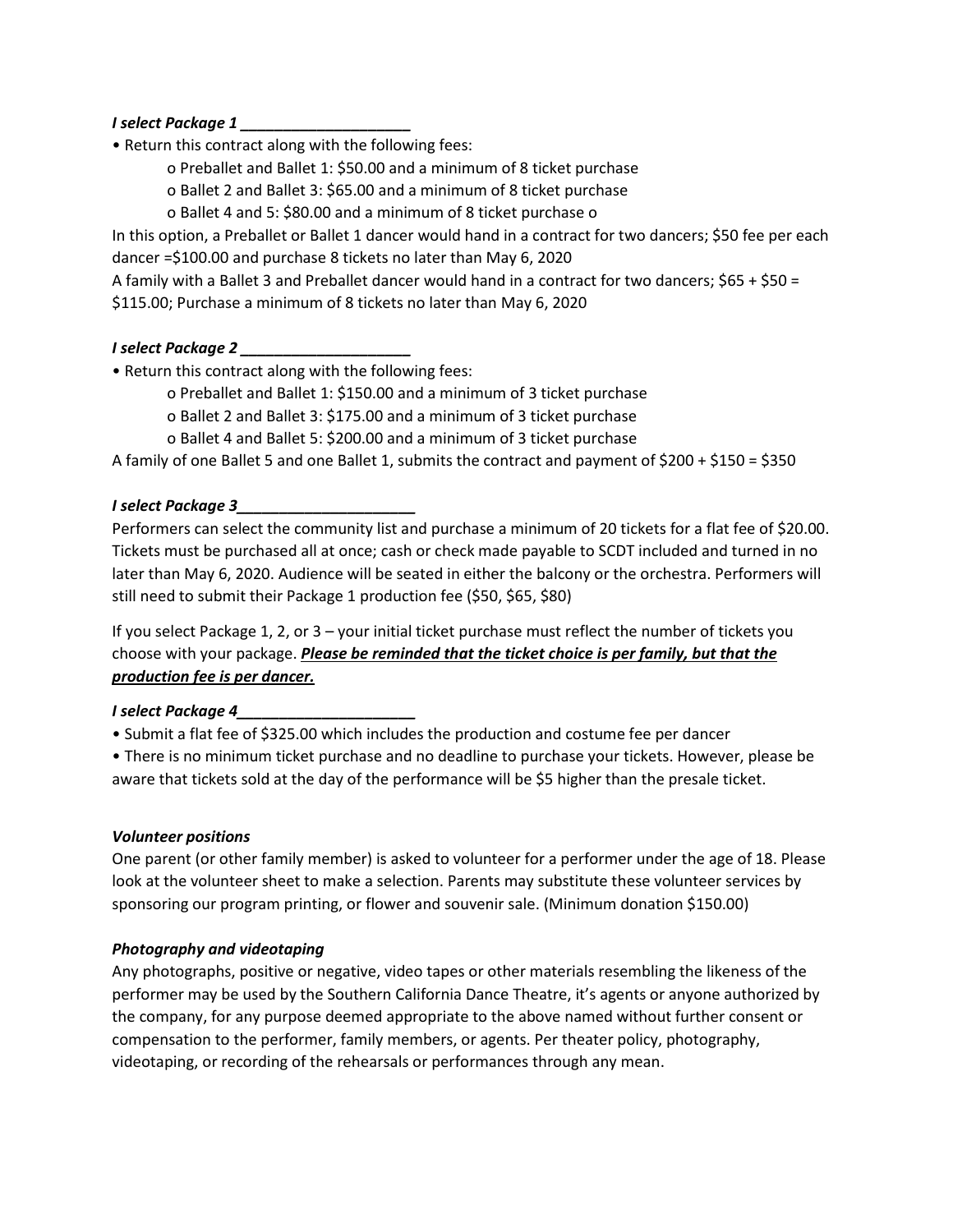Please return page 3 and 4 to the studio as soon as possible but no later than February 29, 2020:

| Dancer cell: <u>compare and container and container and container and container and container and container and container and container and container and container and container and container and container and container and </u> |
|--------------------------------------------------------------------------------------------------------------------------------------------------------------------------------------------------------------------------------------|
|                                                                                                                                                                                                                                      |

Package selected AND payment included – Please circle one - Package # 1 2 3 4 You may attach a check made payable to SCDT or pay on our website www.scdt.com (preferred)

Please select at least one volunteer position:

\_\_\_\_\_Chaperone (10+) Arrive before your group arrives; stay until the last dancer of your group is picked up; assist with hair and make-up; assist with dressing; assist bringing dancers to and from the stage; bring snacks, water, and games to the theater

Lobby Sales (6+) Sell souvenirs and flowers at the theater; sell refreshments preshow and intermission

\_\_\_\_\_Flower and Candy Leis Assemble flower bouquets on Friday, 6/5 during rehearsal at the theater; donate & assemble candy leis by 6/4

Ushers (6+) Meet 1 1/2 hour prior to show (6/5 or 6/6/) in theater lobby for orientation; assist theater with ticket taking and passing out the program; assist with clearing the theater

Stage Crew (10+) Meet at on 6/4 to load in and assemble sets; tear down sets following the last show; deliver sets back to the storage

Laundry and repair - Take stock of a group of costumes; inspect the need to repair or alter; bring costumes to and from the theater; launder per instructions from the seamstress/designer

\_\_\_\_Mad Hatter Tea Party Crew - Please contact Maureen directly at 310-266-5137